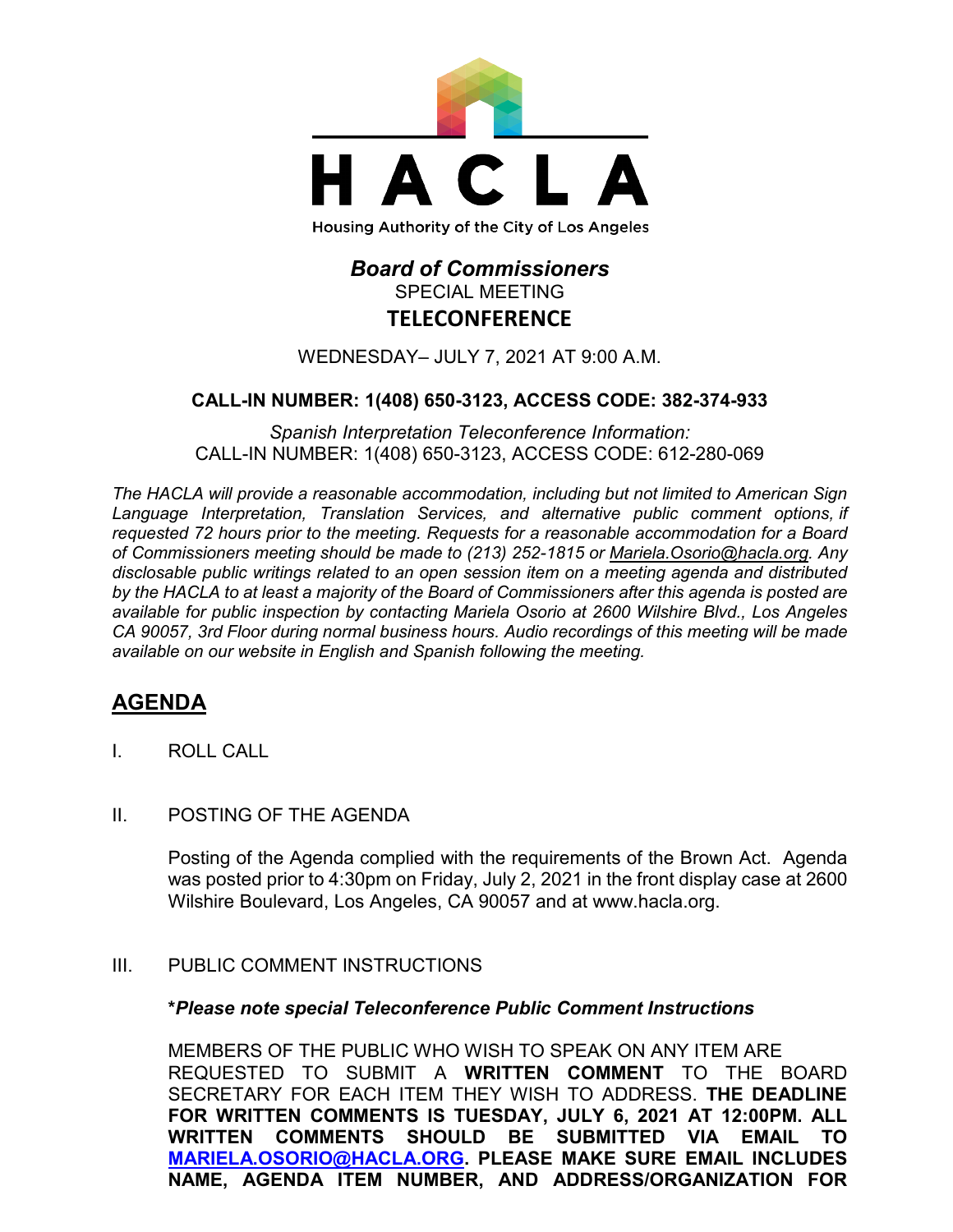**WHOM YOU REPRESENT. WE ALSO ASK THAT ALL COMMENTS BE LIMITED TO 500 WORDS OR LESS.** THE SECRETARY WILL PROVIDE ALL WRITTEN COMMENTS TO THE BOARD FOR REVIEW PRIOR TO THE JULY 7, 2021 BOC SPECIAL MEETING. THE SECRETARY WILL ALSO READ EACH PUBLIC COMMENT INTO THE RECORD AT THE TIME THE ITEM IS CONSIDERED.

THE PURPOSE OF PUBLIC COMMENT IS TO ALLOW THE PUBLIC TO ADDRESS THE BOARD AND THE BOARD IS INTERESTED IN HEARING FROM MEMBERS OF THE PUBLIC, STAKEHOLDERS AND INTERESTED PARTIES. HOWEVER, SPEAKERS ARE ASKED TO EXERCISE COURTESY AND CONSIDER THE RIGHTS OF OTHER SPEAKERS BY ADHERING TO THE SPECIAL TELECONFERENCE PUBLIC COMMENT INSTRUCTIONS AND IF POSSIBLE REFRAIN FROM UNNECESSARY REPETITION IN THEIR COMMENTS.

### IV. BOARD BUSINESS ITEMS

- A. Items for Discussion
	- 1. Proposed Resolution Authorizing the President and CEO, or Designee, to submit an Application, as Sole Applicant, for a Grant of up to \$30,000,000 in response to the California Department of Housing and Community Development's Round 7 Notice of Funding Availability for the Infill Infrastructure Grant Program for the Jordan Downs Redevelopment Project Phases S4, S5, H2A and H3A
	- Contact: Geoffrey Moen, Director of Development Services
	- 2. Proposed Resolutions Authorizing the President and CEO, or Designee, to provide Financial Commitments from the Choice Neighborhoods Initiative ("CNI") Grant Funds awarded to HACLA for the Jordan Downs Redevelopment of up to \$3,350,000 for Phase S4, \$2,550,000 for Phase S5, \$6,074,100 for Phase H2A and \$2,595,900 for Phase H3A, in order to submit additional funding applications for these Phases

Contact: Geoffrey Moen, Director of Development Services

- 3. Proposed Resolution Authorizing dedication of thirty-three (33) Section 8 Project-Based Vouchers to Jordan Downs Phase H3-A Redevelopment Project Pursuant to Provisions in the Housing Opportunities through Modernization Act of 2016 and Authorizing the President and CEO, or Designee, to Execute any and all Contracts/Documents Required for Dedication of the Vouchers
- Contact: Carlos VanNatter, Director of Section 8 Geoffrey Moen, Director of Development